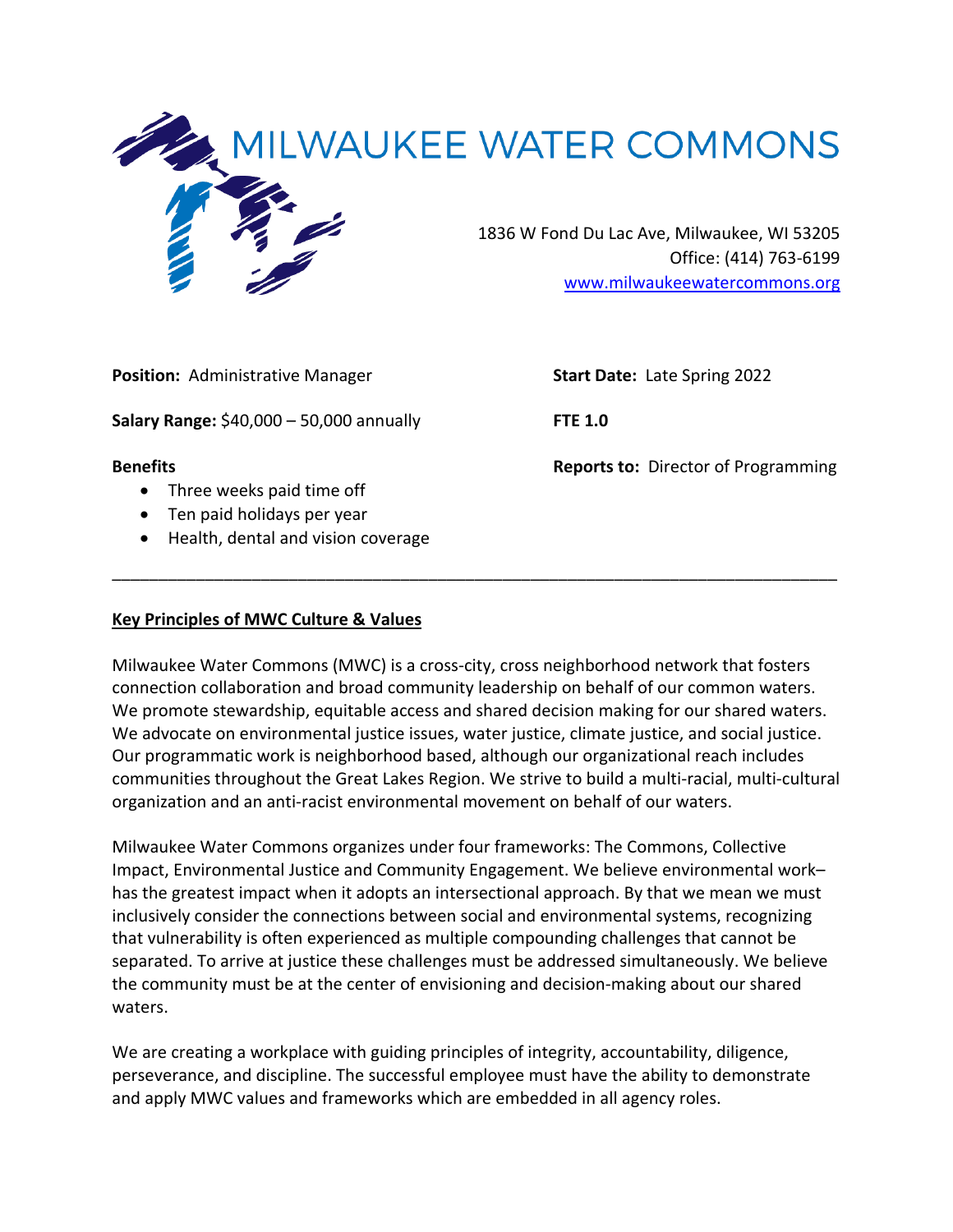## **Position Purpose**

This position is responsible for the internal administrative management of MWC and will manage over-all daily office operations. This role requires the ability to provide a wide range of administrative and office support activities, including overseeing office expenditures, tracking of receipts, creation and maintenance of systems and procedures. The Administrative Manger ensures that record keeping and systems are in place and prepares tracking documents as needed. This position includes event planning and providing administrative support including logistics across MWC program team and especially to the Co-Executive Directors. The Administrative Manager is an integral member of our team, engaged across programs and projects, ensuring MWC is operating securely, efficiently and effectively.

#### **Essential Duties and Responsibilities**

- Commitment to social and environmental justice and supportive of MWC mission and goals.
- Commitment to MWC values of anti-racism and building a multicultural organization.
- Work with Co-Executive Directors and bookkeeper to ensure good financial recordkeeping and systems.
- Maintaining records in Salesforce, tracking donors and funders.
- Managing online or cloud-based storage systems like Google Drive.
- Supporting Co-Executive Directors in tracking grant deliverables and timelines.
- Compiling and maintaining records, including all contracts.
- Assisting staff in project, travel, meeting logistics when needed.
- Developing content for fundraising efforts and campaigns, including year-end fundraising campaign.
- Communicating with donors and funders as directed.
- Maintaining and updating office policies and procedures.
- Supporting Co-Executive Directors with organizing and scheduling appointments.
- Greeting visitors, monitoring and answering phones.
- Plan meetings and take detailed notes.
- Managing office inventory & supplies.
- Assisting in operating office equipment and ensuring it is in working order.
- Facilitating IT support, as needed.
- Assisting in creating outreach materials to support MWC activities and initiatives.
- Developing content to support strategic partnerships.
- Assisting with MWC events and other programs, as directed.
- Representing MWC at community events.

## **Skills and Qualifications**

- Values diversity and inclusion efforts.
- Strong interpersonal skills.